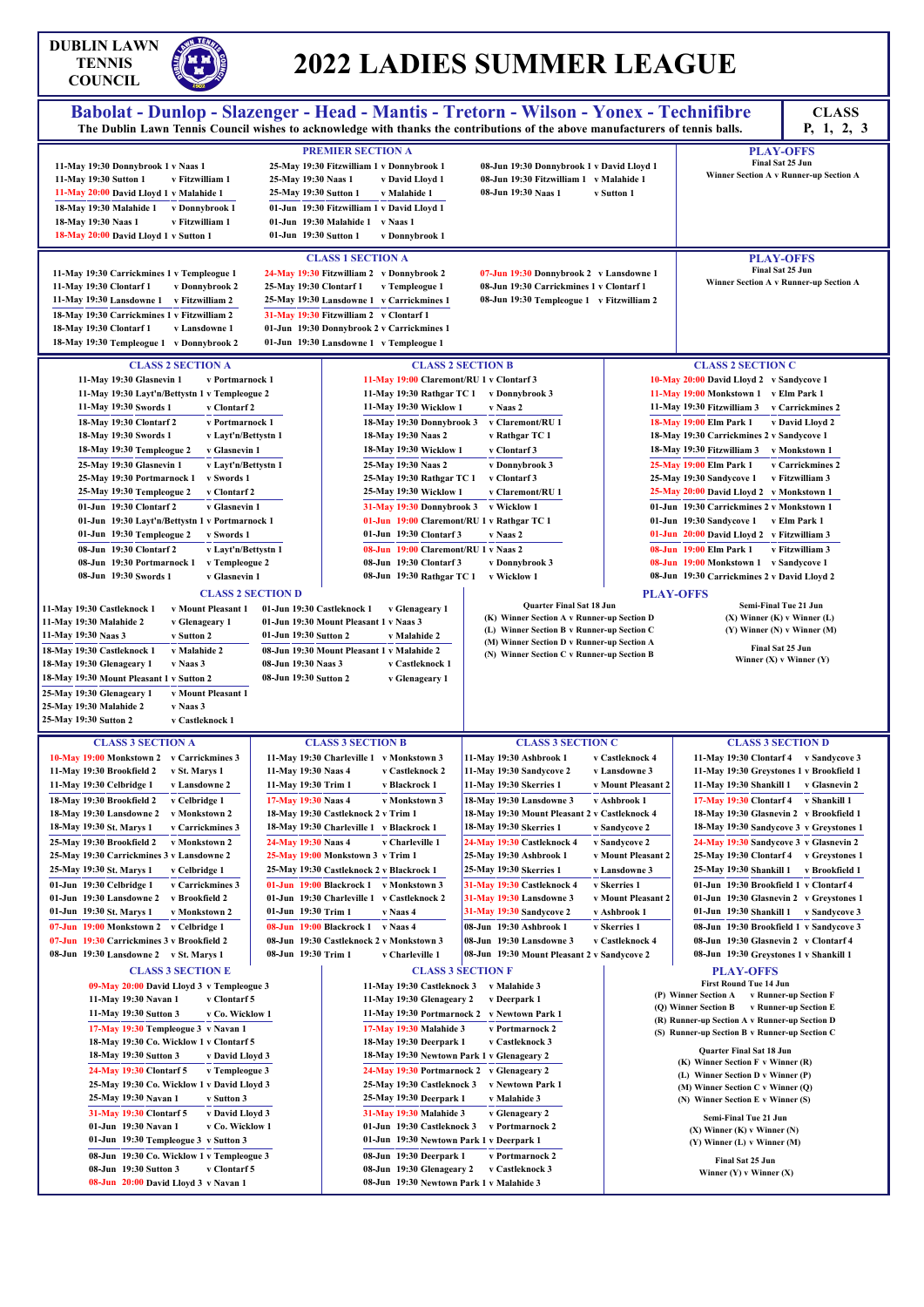## **DUBLIN LAWN TENNIS COUNCIL**

# **2022 LADIES SUMMER LEAGUE**

#### Babolat - Dunlop - Slazenger - Head - Mantis - Tretorn - Wilson - Yonex - Technifibre<br>The Dublin Lawn Tennis Council wishes to acknowledge with thanks the contributions of the above manufacturers of tennis balls. **4 CLASS 4 SECTION A 11-May 19:30 Rathgar TC 2 v Co. Wicklow 2 11-May 19:30 Shankill 3 v Ratoath 1 11-May 19:30 Templeogue 5 v Monkstown 4 18-May 19:30 Rathgar TC 2 v Templeogue 5 18-May 19:30 Ratoath 1 v Co. Wicklow 2 18-May 19:30 Shankill 3 v Monkstown 4 24-May 19:00 Monkstown 4 v Ratoath 1 25-May 19:30 Shankill 3 v Rathgar TC 2 25-May 19:30 Templeogue 5 v Co. Wicklow 2 01-Jun 19:30 Co. Wicklow 2 v Shankill 3 01-Jun 19:30 Rathgar TC 2 v Monkstown 4 01-Jun 19:30 Ratoath 1 v Templeogue 5 07-Jun 19:30 Co. Wicklow 2 v Monkstown 4 08-Jun 19:30 Ratoath 1 v Rathgar TC 2 08-Jun 19:30 Templeogue 5 v Shankill 3 CLASS 4 SECTION B 10-May 19:30 Celbridge 2 v Glasnevin 3 11-May 19:30 Carrickmines 5 v David Lloyd 4 11-May 19:30 Terenure 1 v Blackrock 2 17-May 19:30 Glasnevin 3 v Terenure 1 17-May 20:00 David Lloyd 4 v Celbridge 2 18-May 19:00 Blackrock 2 v Carrickmines 5 24-May 19:30 Carrickmines 5 v Terenure 1 24-May 19:30 Glasnevin 3 v David Lloyd 4 25-May 19:00 Blackrock 2 v Celbridge 2 31-May 19:30 Carrickmines 5 v Glasnevin 3 31-May 20:00 David Lloyd 4 v Blackrock 2 01-Jun 19:30 Terenure 1 v Celbridge 2 07-Jun 19:30 Glasnevin 3 v Blackrock 2 08-Jun 19:30 Celbridge 2 v Carrickmines 5 08-Jun 19:30 Terenure 1 v David Lloyd 4 CLASS 4 SECTION C 10-May 19:30 Glenageary 4 v ALSAA 1 10-May 19:30 Templeogue 6 v Portmarnock 3 11-May 19:30 Newtown Park 2 v Sutton 4 16-May 19:30 Glenageary 4 v Newtown Park 2 18-May 19:30 ALSAA 1 v Portmarnock 3 18-May 19:30 Sutton 4 v Templeogue 6 23-May 19:30 Portmarnock 3 v Glenageary 4 24-May 19:30 Sutton 4 v ALSAA 1 25-May 19:30 Newtown Park 2 v Templeogue 6 31-May 19:30 Templeogue 6 v Glenageary 4 01-Jun 19:30 ALSAA 1 v Newtown Park 2 01-Jun 19:30 Portmarnock 3 v Sutton 4 07-Jun 19:30 Portmarnock 3 v Newtown Park 2 07-Jun 19:30 Sutton 4 v Glenageary 4 07-Jun 19:30 Templeogue 6 v ALSAA 1 CLASS 4 SECTION D 10-May 19:30 Malahide 4 v Stackallen 1 10-May 19:30 Sandycove 4 v Leopardstown 2 11-May 19:30 LCC 1 v Skerries 2 17-May 19:30 Skerries 2 v Sandycove 4 18-May 19:00 Leopardstown 2 v Malahide 4 18-May 19:30 Stackallen 1 v LCC 1 24-May 19:30 Malahide 4 v Sandycove 4 25-May 19:00 Leopardstown 2 v LCC 1 25-May 19:30 Stackallen 1 v Skerries 2 30-May 19:30 Sandycove 4 v Stackallen 1 01-Jun 19:30 LCC 1 v Malahide 4 01-Jun 19:30 Skerries 2 v Leopardstown 2 07-Jun 19:00 Leopardstown 2 v Stackallen 1 08-Jun 19:30 LCC 1 v Sandycove 4 08-Jun 19:30 Skerries 2 v Malahide 4 CLASS 4 SECTION E 09-May 19:30 Malahide 5 v Fitzwilliam 4 10-May 19:30 Naas 5 v Glenalbyn 2 11-May 19:00 Leopardstown 1 v Greystones 3 17-May 19:30 Fitzwilliam 4 v Glenalbyn 2 17-May 19:30 Greystones 3 v Malahide 5 17-May 19:30 Naas 5 v Leopardstown 1 23-May 19:30 Malahide 5 v Naas 5 24-May 19:30 Greystones 3 v Fitzwilliam 4 25-May 19:30 Glenalbyn 2 v Leopardstown 1 30-May 19:30 Fitzwilliam 4 v Leopardstown 1 01-Jun 19:30 Glenalbyn 2 v Malahide 5 01-Jun 19:30 Greystones 3 v Naas 5 07-Jun 19:30 Fitzwilliam 4 v Naas 5 07-Jun 19:30 Glenalbyn 2 v Greystones 3 08-Jun 19:00 Leopardstown 1 v Malahide 5 CLASS 4 SECTION F 10-May 19:30 Clontarf 6 v Monkstown 5 11-May 19:30 De Vesci 1 v Wicklow 2 11-May 19:30 Mount Pleasant 4 v Rathgar TC 3 17-May 19:30 Mount Pleasant 4 v De Vesci 1 18-May 19:00 Monkstown 5 v Wicklow 2 18-May 19:30 Rathgar TC 3 v Clontarf 6 24-May 19:30 Wicklow 2 v Mount Pleasant 4 25-May 19:30 De Vesci 1 v Clontarf 6 25-May 19:30 Rathgar TC 3 v Monkstown 5 31-May 19:30 Clontarf 6 v Mount Pleasant 4 01-Jun 19:00 Monkstown 5 v De Vesci 1 01-Jun 19:30 Wicklow 2 v Rathgar TC 3 07-Jun 19:30 Mount Pleasant 4 v Monkstown 5 08-Jun 19:30 Rathgar TC 3 v De Vesci 1 08-Jun 19:30 Wicklow 2 v Clontarf 6 CLASS 4 SECTION G 10-May 19:30 Castleknock 5 v Newtown Park 3 11-May 19:30 Meadowvale 1 v Greystones 2 11-May 19:30 Templeogue 4 v Donnybrook 4 17-May 19:30 Donnybrook 4 v Newtown Park 3 18-May 19:30 Greystones 2 v Castleknock 5 18-May 19:30 Meadowvale 1 v Templeogue 4 24-May 19:30 Newtown Park 3 v Meadowvale 1 25-May 19:30 Donnybrook 4 v Castleknock 5 25-May 19:30 Greystones 2 v Templeogue 4 31-May 19:30 Newtown Park 3 v Greystones 2 31-May 19:30 Templeogue 4 v Castleknock 5 01-Jun 19:30 Meadowvale 1 v Donnybrook 4 07-Jun 19:30 Greystones 2 v Donnybrook 4 07-Jun 19:30 Newtown Park 3 v Templeogue 4 08-Jun 19:30 Castleknock 5 v Meadowvale 1 CLASS 4 SECTION H 10-May 19:30 Clontarf 7 v Carrickmines 4 11-May 19:30 Glenalbyn 1 v Glenageary 3 11-May 19:30 Mount Pleasant 3 v Shankill 2 17-May 19:30 Glenageary 3 v Carrickmines 4 18-May 19:30 Glenalbyn 1 v Mount Pleasant 3 18-May 19:30 Shankill 2 v Clontarf 7 24-May 19:30 Clontarf 7 v Glenalbyn 1 25-May 19:30 Carrickmines 4 v Shankill 2 25-May 19:30 Mount Pleasant 3 v Glenageary 3 01-Jun 19:30 Carrickmines 4 v Mount Pleasant 3 01-Jun 19:30 Glenageary 3 v Clontarf 7 01-Jun 19:30 Shankill 2 v Glenalbyn 1 07-Jun 19:30 Clontarf 7 v Mount Pleasant 3 08-Jun 19:30 Glenalbyn 1 v Carrickmines 4 08-Jun 19:30 Shankill 2 v Glenageary 3 PLAY-OFFS First Round Tue 14 Jun (P) Winner Section C v Runner-up Section F (Q) Winner Section H v Runner-up Section A (R) Winner Section F v Runner-up Section C (S) Winner Section D v Runner-up Section E (T) Winner Section A v Runner-up Section H (U) Winner Section B v Runner-up Section G (V) Winner Section E v Runner-up Section D (W) Winner Section G v Runner-up Section B Quarter Final Sat 18 Jun (K) Winner (V) v Winner (R) (L) Winner (T) v Winner (U) (M) Winner (P) v Winner (S) (N) Winner (W) <sup>v</sup> Winner (Q) Semi-Final Tue 21 Jun (X) Winner (K) v Winner (N) (Y) Winner (L) v Winner (M) Final Sat 25 Jun Winner (Y) v Winner (X)**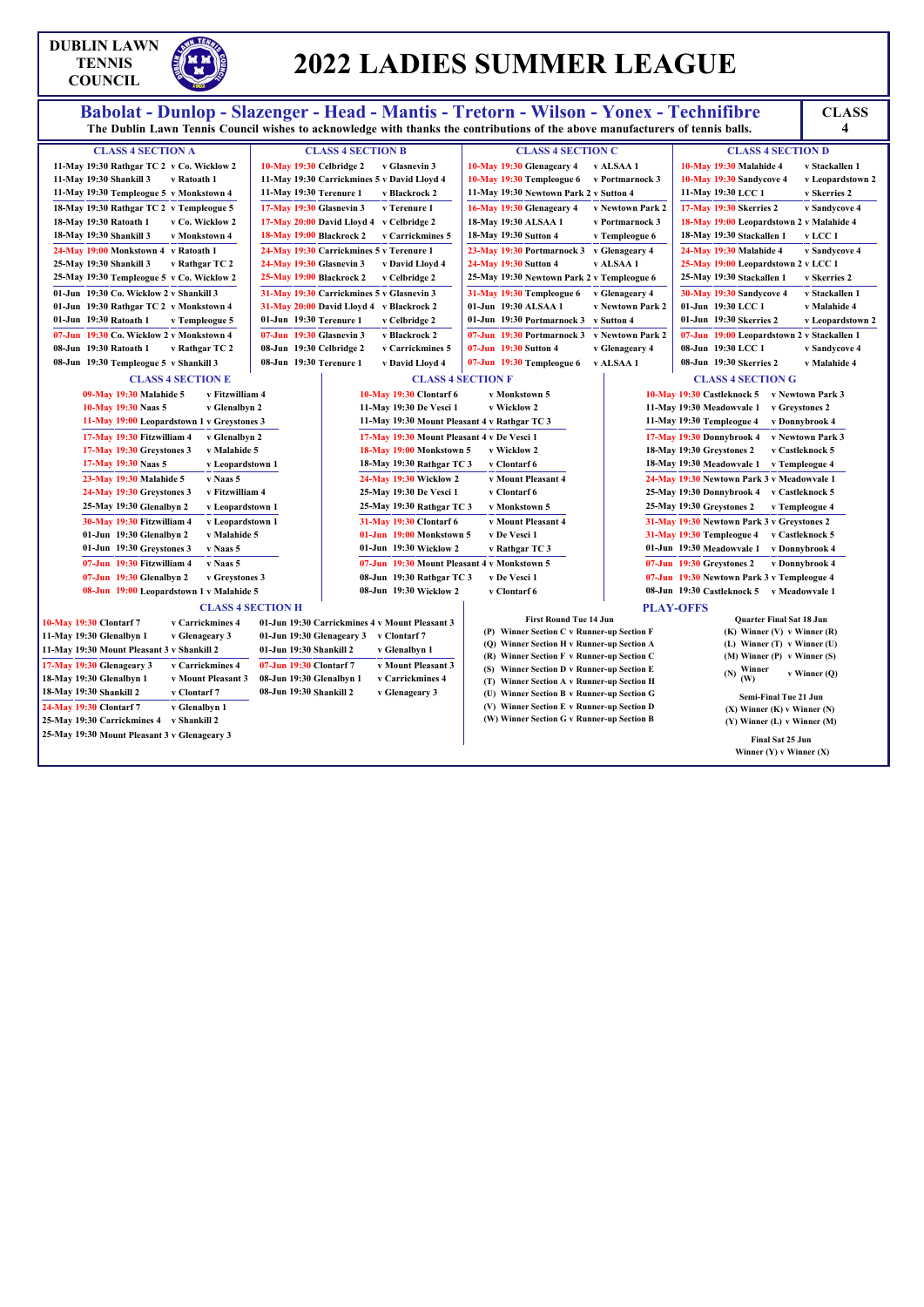## **DUBLIN LAWN TENNIS COUNCIL**

## **2022 LADIES SUMMER LEAGUE**

## Babolat - Dunlop - Slazenger - Head - Mantis - Tretorn - Wilson - Yonex - Technifibre<br>The Dublin Lawn Tennis Council wishes to acknowledge with thanks the contributions of the above manufacturers of tennis balls. 5, 6

**5, 6**

|                                                  |                            |                                                    | гис Dubini Lawn Tennis Counen wishes to аскномнейся with thanks the contributions of the above manufacturers of tennis bans. |                   |                                                                        | $\mathbf{v}$ , $\mathbf{v}$ |
|--------------------------------------------------|----------------------------|----------------------------------------------------|------------------------------------------------------------------------------------------------------------------------------|-------------------|------------------------------------------------------------------------|-----------------------------|
| <b>CLASS 5 SECTION A</b>                         |                            | <b>CLASS 5 SECTION B</b>                           | <b>CLASS 5 SECTION C</b>                                                                                                     |                   | <b>CLASS 5 SECTION D</b>                                               |                             |
| 09-May 19:00 Monkstown 6 v Celbridge 4           | 10-May 19:30 Castleknock 6 | v Clane 1                                          | 09-May 19:30 Sandycove 5                                                                                                     | v Malahide 7      | 10-May 19:30 Ashbrook 2                                                | v Clontarf 8                |
| 10-May 19:30 Brookfield 3 v Castleknock 7        |                            | 10-May 19:30 Mount Pleasant 5 v Carrickmines 6     | 10-May 19:30 Newtown Park 4 v Naas 6                                                                                         |                   | 10-May 19:30 Greystones 4                                              | v Claremont/RU 2            |
| 10-May 19:30 Templeogue 8 v Malahide 6           | 11-May 19:30 St. Marys 2   | v Brookfield 4                                     | 11-May 19:30 Donabate Port 1 v Terenure 2                                                                                    |                   | 11-May 19:30 Co. Wicklow 3 v David Lloyd 5                             |                             |
| 16-May 19:30 Malahide 6 v Brookfield 3           | 17-May 19:30 Brookfield 4  | v Clane 1                                          | 16-May 19:30 Naas 6                                                                                                          | v Malahide 7      | 17-May 19:30 Clontarf 8                                                | v David Lloyd 5             |
| 16-May 19:30 Templeogue 8 v Celbridge 4          | 17-May 19:30 Castleknock 6 | v Mount Pleasant 5                                 | 17-May 19:30 Newtown Park 4 v Donabate Port 1                                                                                |                   | 17-May 19:30 Co. Wicklow 3 v Greystones 4                              |                             |
| 17-May 19:30 Castleknock 7 v Monkstown 6         | 17-May 19:30 St. Marys 2   | v Carrickmines 6                                   | 18-May 19:30 Terenure 2                                                                                                      | v Sandycove 5     | 18-May 19:00 Claremont/RU 2 v Ashbrook 2                               |                             |
| 24-May 19:30 Brookfield 3 v Monkstown 6          | 23-May 19:30 Brookfield 4  | v Castleknock 6                                    | 24-May 19:30 Naas 6                                                                                                          | v Sandycove 5     | 24-May 19:30 Co. Wicklow 3 v Ashbrook 2                                |                             |
| 24-May 19:30 Celbridge 4 v Malahide 6            | 25-May 19:30 Clane 1       | v Carrickmines 6                                   | 25-May 19:30 Donabate Port 1 v Malahide 7                                                                                    |                   | 24-May 20:00 David Lloyd 5 v Greystones 4                              |                             |
| 24-May 19:30 Templeogue 8 v Castleknock 7        |                            | 25-May 19:30 Mount Pleasant 5 v St. Marys 2        | 25-May 19:30 Terenure 2                                                                                                      | v Newtown Park 4  | 25-May 19:00 Claremont/RU 2 v Clontarf 8                               |                             |
| 31-May 19:00 Monkstown 6 v Templeogue 8          |                            | 30-May 19:30 Carrickmines 6 v Castleknock 6        | 30-May 19:30 Malahide 7                                                                                                      | v Newtown Park 4  | 31-May 19:00 Claremont/RU 2 v Co. Wicklow 3                            |                             |
| 31-May 19:30 Castleknock 7 v Malahide 6          | 01-Jun 19:30 Clane 1       | v St. Marys 2                                      | 31-May 19:30 Terenure 2                                                                                                      | v Naas 6          | 31-May 19:30 Greystones 4                                              | v Clontarf 8                |
| 31-May 19:30 Celbridge 4 v Brookfield 3          |                            | 01-Jun 19:30 Mount Pleasant 5 v Brookfield 4       | 01-Jun 19:30 Donabate Port 1 v Sandycove 5                                                                                   |                   | 01-Jun 19:30 Ashbrook 2                                                | v David Lloyd 5             |
| 07-Jun 19:30 Brookfield 3 v Templeogue 8         |                            | 07-Jun 19:30 Carrickmines 6 v Brookfield 4         | 07-Jun 19:30 Malahide 7                                                                                                      | v Terenure 2      | 07-Jun 19:30 Ashbrook 2                                                | v Greystones 4              |
| 07-Jun 19:30 Castleknock 7 v Celbridge 4         | 08-Jun 19:30 Clane 1       | v Mount Pleasant 5                                 | 07-Jun 19:30 Naas 6                                                                                                          | v Donabate Port 1 | 07-Jun 19:30 Clontarf 8                                                | v Co. Wicklow 3             |
| 08-Jun 19:30 Malahide 6 v Monkstown 6            | 08-Jun 19:30 St. Marys 2   | v Castleknock 6                                    | 08-Jun 19:30 Sandycove 5                                                                                                     | v Newtown Park 4  | 07-Jun 20:00 David Lloyd 5 v Claremont/RU 2                            |                             |
|                                                  |                            |                                                    |                                                                                                                              |                   |                                                                        |                             |
| <b>CLASS 5 SECTION E</b>                         |                            | <b>CLASS 5 SECTION F</b>                           |                                                                                                                              |                   | <b>CLASS 5 SECTION G</b>                                               |                             |
| 11-May 19:30 Lansdowne 4<br>v Deerpark 2         |                            | 10-May 19:30 Donnybrook 5                          | v Templeogue 7                                                                                                               |                   | <b>10-May 19:30 Sutton 5</b>                                           | v Layt'n/Bettystn 2         |
| 11-May 19:30 Leixlip TC 1<br>v Celbridge 3       |                            | 10-May 19:30 Lansdowne 6                           | v Elm Park 2                                                                                                                 |                   | 11-May 19:30 Bective 1                                                 | v Portmarnock 4             |
| 11-May 19:30 Stackallen 2<br>v Mount Pleasant 6  |                            | 11-May 19:00 Blackrock 3                           | v Kilternan Parish 1                                                                                                         |                   | 11-May 19:30 Deerpark 3                                                | v Sandycove 6               |
| 17-May 19:30 Stackallen 2<br>v Deerpark 2        |                            | 17-May 19:00 Elm Park 2                            | v Kilternan Parish 1                                                                                                         |                   | 17-May 19:30 Deerpark 3<br>v Bective 1                                 |                             |
| 18-May 19:30 Celbridge 3<br>v Lansdowne 4        |                            | 17-May 19:30 Lansdowne 6                           | v Donnybrook 5                                                                                                               |                   | 17-May 19:30 Sandycove 6                                               | v Layt'n/Bettystn 2         |
| 18-May 19:30 Leixlip TC 1<br>v Mount Pleasant 6  |                            | 17-May 19:30 Templeogue 7                          | v Blackrock 3                                                                                                                |                   | 18-May 19:30 Portmarnock 4<br>v Sutton 5                               |                             |
| 24-May 19:30 Mount Pleasant 6 v Deerpark 2       |                            | 24-May 19:30 Donnybrook 5                          | v Elm Park 2                                                                                                                 |                   | 23-May 19:30 Sandycove 6                                               | v Portmarnock 4             |
| 25-May 19:30 Celbridge 3<br>v Stackallen 2       |                            | 24-May 19:30 Lansdowne 6                           | v Blackrock 3                                                                                                                |                   | 24-May 19:30 Deerpark 3                                                | v Layt'n/Bettystn 2         |
| 25-May 19:30 Lansdowne 4<br>v Leixlip TC 1       |                            | 24-May 19:30 Templeogue 7                          | v Kilternan Parish 1                                                                                                         |                   | 25-May 19:30 Bective 1<br>v Sutton 5                                   |                             |
| 31-May 19:30 Mount Pleasant 6 v Celbridge 3      |                            | 30-May 19:30 Templeogue 7                          | v Lansdowne 6                                                                                                                |                   | 31-May 19:30 Layt'n/Bettystn 2 v Bective 1                             |                             |
| 01-Jun 19:30 Deerpark 2<br>v Leixlip TC 1        |                            | 01-Jun 19:00 Elm Park 2                            | v Blackrock 3                                                                                                                |                   | 31-May 19:30 Portmarnock 4 v Deerpark 3                                |                             |
| 01-Jun 19:30 Stackallen 2<br>v Lansdowne 4       |                            | 01-Jun 19:30 Kilternan Parish 1 v Donnybrook 5     |                                                                                                                              |                   | 31-May 19:30 Sutton 5                                                  | v Sandycove 6               |
| 07-Jun 19:30 Deerpark 2<br>v Celbridge 3         |                            | 07-Jun 19:00 Blackrock 3                           | v Donnybrook 5                                                                                                               |                   | 07-Jun 19:30 Sutton 5<br>v Deerpark 3                                  |                             |
| 07-Jun 19:30 Lansdowne 4<br>v Mount Pleasant 6   |                            | 07-Jun 19:00 Elm Park 2                            | v Templeogue 7                                                                                                               |                   | 08-Jun 19:30 Bective 1                                                 | v Sandycove 6               |
| 08-Jun 19:30 Leixlip TC 1<br>v Stackallen 2      |                            | 08-Jun 19:30 Kilternan Parish 1 v Lansdowne 6      |                                                                                                                              |                   | 08-Jun 19:30 Layt'n/Bettystn 2 v Portmarnock 4                         |                             |
|                                                  | <b>CLASS 5 SECTION H</b>   |                                                    |                                                                                                                              |                   | <b>PLAY-OFFS</b>                                                       |                             |
| 09-May 19:30 Navan 2                             |                            | v Rathgar TC 4 30-May 19:30 Templeogue 9 v Navan 2 | <b>First Round Tue 14 Jun</b>                                                                                                |                   | <b>Quarter Final Sat 18 Jun</b>                                        |                             |
| 09-May 19:30 Templeogue 9 v Swords 2             |                            | 01-Jun 19:30 Rathgar TC 4 v Sutton 6               | (P) Winner Section E v Runner-up Section D                                                                                   |                   | $(K)$ Winner $(P)$ v Winner $(U)$                                      |                             |
| 10-May 19:30 Lansdowne 5 v Sutton 6              | 01-Jun 19:30 Swords 2      | v Lansdowne 5                                      | (Q) Winner Section A v Runner-up Section H                                                                                   |                   | (L) Winner                                                             | v Winner (T)                |
| 17-May 19:30 Rathgar TC 4 v Lansdowne 5          |                            | 07-Jun 19:30 Lansdowne 5 v Navan 2                 | (R) Winner Section B v Runner-up Section G                                                                                   |                   | $(M)$ Winner $(V)$ v Winner $(S)$                                      |                             |
| 17-May 19:30 Sutton 6<br>v Templeogue 9          |                            | 07-Jun 19:30 Rathgar TC 4 v Templeogue 9           | (S) Winner Section H v Runner-up Section A                                                                                   |                   | (N) Winner (Q) $v$ Winner (R)                                          |                             |
| 18-May 19:30 Navan 2<br>v Swords 2               | 07-Jun 19:30 Swords 2      | v Sutton 6                                         | (T) Winner Section D v Runner-up Section E<br>(U) Winner Section F v Runner-up Section C                                     |                   |                                                                        |                             |
| 24-May 19:30 Lansdowne 5 v Templeogue 9          |                            |                                                    | (V) Winner Section G v Runner-up Section B                                                                                   |                   | Semi-Final Tue 21 Jun                                                  |                             |
| 24-May 19:30 Sutton 6<br>v Navan 2               |                            |                                                    | (W) Winner Section C v Runner-up Section F                                                                                   |                   | $(X)$ Winner $(N)$ v Winner $(L)$<br>$(Y)$ Winner $(K)$ v Winner $(M)$ |                             |
| 25-May 19:30 Swords 2<br>v Rathgar TC 4          |                            |                                                    |                                                                                                                              |                   |                                                                        |                             |
|                                                  |                            |                                                    |                                                                                                                              |                   | Final Sat 25 Jun                                                       |                             |
|                                                  |                            |                                                    |                                                                                                                              |                   | Winner $(X)$ v Winner $(Y)$                                            |                             |
| <b>CLASS 6 SECTION A</b>                         |                            | <b>CLASS 6 SECTION B</b>                           | <b>CLASS 6 SECTION C</b>                                                                                                     |                   | <b>CLASS 6 SECTION D</b>                                               |                             |
| 09-May 19:30 Castleknock 8<br>v Celbridge 5      | 10-May 19:30 Glasnevin 4   | v Leopardstown 3                                   | 10-May 19:30 Donabate Port 2 v Stackallen 3                                                                                  |                   | 10-May 19:30 LCC 3                                                     | v Layt'n/Bettystn 3         |
| 10-May 19:30 Mount Pleasant 7 v Stratford 1      | 10-May 19:30 Wicklow 3     | v David Lloyd 6                                    | 10-May 19:30 Fitzwilliam 5                                                                                                   | v Monkstown 8     | 10-May 19:30 Skerries 3                                                | v Meadowvale 2              |
| 10-May 19:30 Portmarnock 5 v LCC 2               | 11-May 19:30 Carraig 1     | v Charleville 2                                    | 10-May 19:30 St. Marys 3                                                                                                     | v Shankill 5      | 10-May 19:30 Terenure 3                                                | v Trackside 1               |
| 17-May 19:30 Mount Pleasant 7 v Celbridge 5      |                            | 16-May 20:00 David Lloyd 6 v Carraig 1             | 16-May 19:00 Monkstown 8                                                                                                     | v St. Marys 3     | 17-May 19:30 Terenure 3                                                | v LCC 3                     |
| 17-May 19:30 Portmarnock 5 v Castleknock 8       |                            | 17-May 19:00 Leopardstown 3 v Wicklow 3            | 17-May 19:30 Shankill 5                                                                                                      | v Stackallen 3    | 18-May 19:30 Layt'n/Bettystn 3 v Skerries 3                            |                             |
| 18-May 19:30 LCC 2                               | 17-May 19:30 Charleville 2 | v Glasnevin 4                                      | 18-May 19:30 Donabate Port 2 v Fitzwilliam 5                                                                                 |                   | 18-May 19:30 Trackside 1                                               |                             |
| v Stratford 1                                    |                            |                                                    |                                                                                                                              |                   |                                                                        | v Meadowyale 2              |
| 24-May 19:30 Mount Pleasant 7 v Portmarnock 5    |                            | 23-May 20:00 David Lloyd 6 v Glasnevin 4           | 23-May 19:00 Monkstown 8                                                                                                     | v Donabate Port 2 | 25-May 19:30 Layt'n/Bettystn 3 v Terenure 3                            |                             |
| 25-May 19:30 LCC 2<br>v Castleknock 8            | 25-May 19:30 Carraig 1     | v Wicklow 3                                        | 23-May 19:30 Fitzwilliam 5                                                                                                   | v Shankill 5      | 25-May 19:30 Meadowvale 2                                              | $v$ LCC $3$                 |
| 25-May 19:30 Stratford 1<br>v Celbridge 5        | 25-May 19:30 Charleville 2 | v Leopardstown 3                                   | 24-May 19:30 Stackallen 3                                                                                                    | v St. Marys 3     | 25-May 19:30 Trackside 1                                               | v Skerries 3                |
| 30-May 19:30 Castleknock 8<br>v Mount Pleasant 7 | 31-May 19:30 Glasnevin 4   | v Carraig 1                                        | 31-May 19:30 Shankill 5                                                                                                      | v Donabate Port 2 | 31-May 19:30 LCC 3                                                     | v Trackside 1               |
| 30-May 19:30 Celbridge 5<br>v LCC 2              | 31-May 19:30 Wicklow 3     | v Charleville 2                                    | 31-May 19:30 St. Marys 3                                                                                                     | v Fitzwilliam 5   | 31-May 19:30 Meadowvale 2                                              | v Layt'n/Bettystn 3         |

**01-Jun 19:30 Stratford 1 v Portmarnock 5 07-Jun 19:30 Celbridge 5 v Portmarnock 5 07-Jun 19:30 LCC 2 v Mount Pleasant 7**

## **08-Jun 19:30 Stratford 1 v Castleknock 8**

**01-Jun 19:00 Leopardstown 3 v David Lloyd 6 07-Jun 19:30 Wicklow 3 v Glasnevin 4 08-Jun 19:30 Carraig 1 v Leopardstown 3**

#### **08-Jun 19:30 Charleville 2 v David Lloyd 6 08-Jun 19:30 Stackallen 3 v Fitzwilliam 5**

**31-May 19:30 Stackallen 3 v Monkstown 8 08-Jun 19:30 Donabate Port 2 v St. Marys 3 08-Jun 19:30 Shankill 5 v Monkstown 8**

**31-May 19:30 Skerries 3 v Terenure 3 07-Jun 19:30 Skerries 3 v LCC 3 08-Jun 19:30 Meadowvale 2 v Terenure 3**

**CLASS 6 SECTION E 09-May 19:30 Terenure 4 v Glenageary 5 10-May 19:30 Charleville 3 v Monkstown 7 10-May 19:30 Naas 8 v De Vesci 2 16-May 19:30 Naas 8 v Terenure 4 17-May 19:00 Monkstown 7 v Glenageary 5 18-May 19:30 De Vesci 2 v Charleville 3 23-May 19:30 Naas 8 v Monkstown 7 24-May 19:30 Glenageary 5 v Charleville 3 24-May 19:30 Terenure 4 v De Vesci 2 30-May 19:00 Monkstown 7 v Terenure 4 31-May 19:30 Charleville 3 v Naas 8 31-May 19:30 Glenageary 5 v De Vesci 2 07-Jun 19:30 Charleville 3 v Terenure 4 07-Jun 19:30 Glenageary 5 v Naas 8 08-Jun 19:30 De Vesci 2 v Monkstown 7**

#### **CLASS 6 SECTION F**

|                     | 09-May 19:30 Brookfield 5                     | v North Kildare 1   |
|---------------------|-----------------------------------------------|---------------------|
|                     | 10-May 19:30 Shankill 4                       | v St. Anne's Park 1 |
|                     | 11-May 19:30 Ratoath 2                        | v Naas 7            |
|                     | 17-May 19:30 Ratoath 2                        | v Brookfield 5      |
|                     | 17-May 19:30 Shankill 4                       | v North Kildare 1   |
|                     | 18-May 19:30 St. Anne's Park 1 v Naas 7       |                     |
| 23-May 19:30 Naas 7 |                                               | v Shankill 4        |
|                     | 25-May 19:30 North Kildare 1 v Ratoath 2      |                     |
|                     | 25-May 19:30 St. Anne's Park 1 v Brookfield 5 |                     |
|                     | 31-May 19:30 Brookfield 5 v Shankill 4        |                     |
|                     | 01-Jun 19:30 North Kildare 1 v Naas 7         |                     |
|                     | 01-Jun 19:30 St. Anne's Park 1 v Ratoath 2    |                     |
| 07-Jun 19:30 Naas 7 |                                               | v Brookfield 5      |
|                     | 07-Jun 19:30 Ratoath 2                        | v Shankill 4        |
|                     | 08-Jun 19:30 North Kildare 1                  | v St. Anne's Park 1 |

#### **PLAY-OFFS**

**First Round Tue 14 Jun (P) Winner Section B v Runner-up Section E (Q) Winner Section A v Runner-up Section F (R) Runner-up Section A vRunner-up Section D (S) Runner-up Section B v Runner-up Section C**

> **Quarter Final Sat 18 Jun (K) Winner Section E v Winner (S) (L) Winner Section C v Winner (P) (M) Winner Section F v Winner (R) (N) Winner Section D v Winner (Q)**

**Semi-Final Tue 21 Jun (X) Winner (M) v Winner (K) (Y) Winner (N) v Winner (L)**

**Final Sat 25 Jun Winner (Y) v Winner (X)**